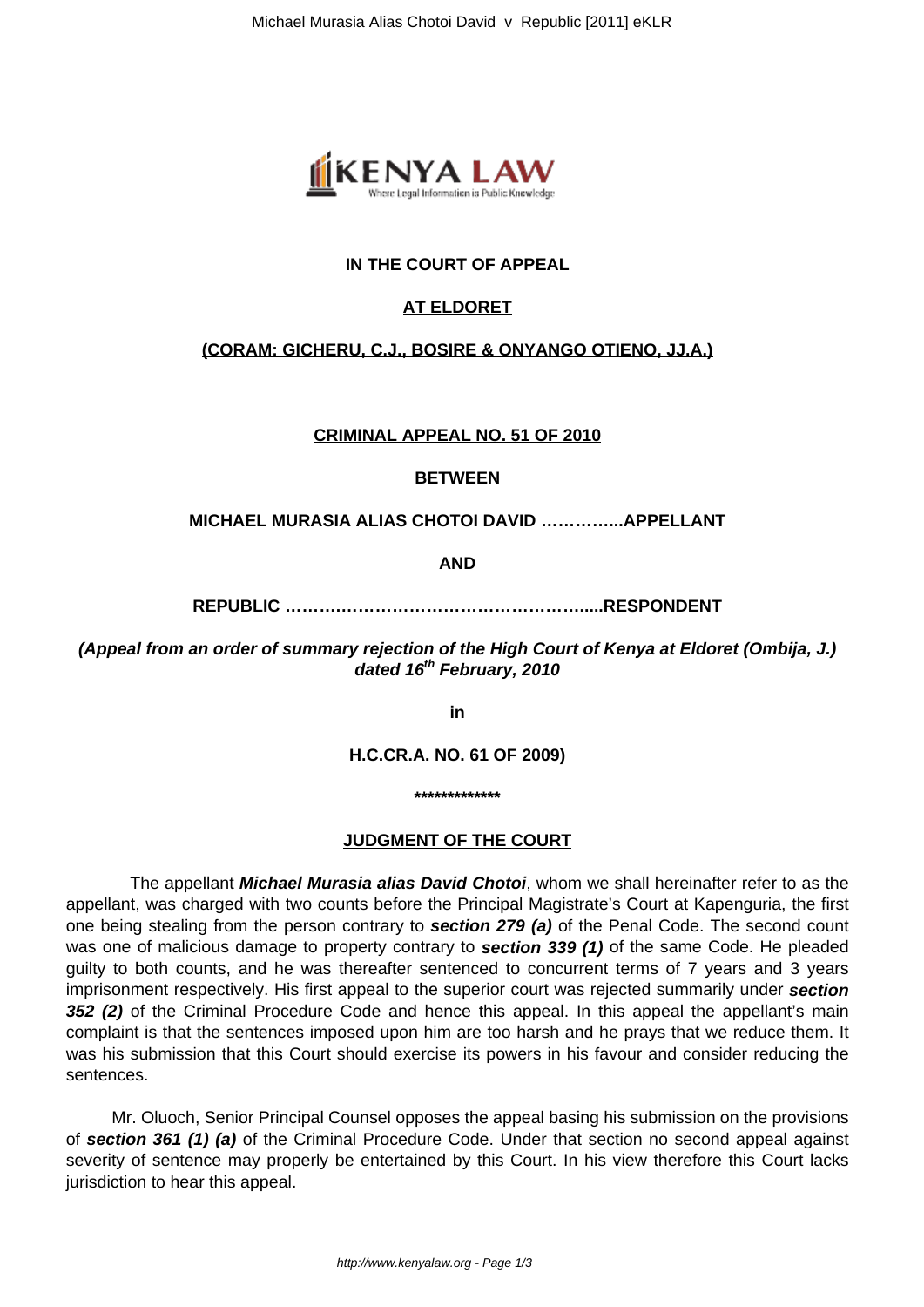The appellant in reply submitted that it is his constitutional right to bring an appeal to this Court and in his view therefore the Court should exercise its powers and reduce the sentences against him.

 We have carefully considered the appellant's appeal. The appellant is not challenging his conviction on the aforesaid two counts. His appeal both to the superior court and to this Court is confined to severity of sentence. Under **section 352 (2)** aforesaid the superior court had the power to summarily dismiss the appellant's appeal if the sentences meted out were within the law and did not appear to be manifestly excessive. The superior court having looked at the sentences which were meted against the appellant quite properly ruled that the appellant's appeal was without any proper basis and was frivolous. We find no basis for differing with that court. Besides this being a second appeal, we would not have jurisdiction to entertain it in view of the clear provisions of **section 361 (1) (a)** of the Criminal Procedure Code. That being our view of the matter, this appeal is clearly for dismissal.

 But the appellant has submitted that he should be allowed, to exercise his constitutional right of appealing to this Court. As the power of this Court is circumscribed by statute our hands are tied, and we cannot but dismiss the appellant's appeal for want of jurisdiction. It is so ordered.

# **Dated and delivered at Eldoret this 15th day of February, 2011.**

**J. E. GICHERU**

**……………………….**

**CHIEF JUSTICE** 

**S.E.O. BOSIRE**

**………………………**

**JUDGE OF APPEAL**

## **J. W. ONYANGO OTIENO**

**……………………….**

**JUDGE OF APPEAL**